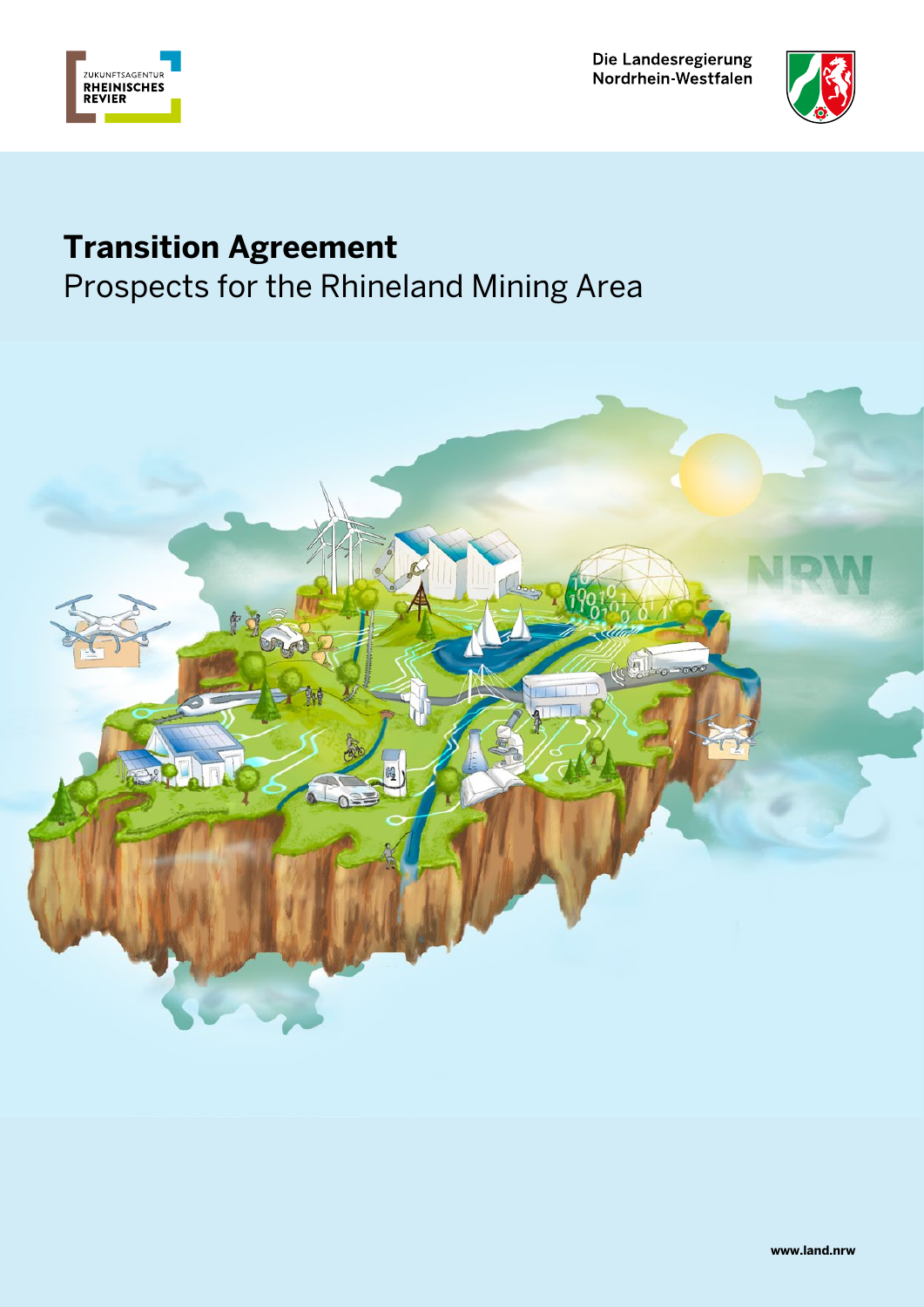Agreement between the

# State Government of North Rhine-Westphalia

and the shareholders and the supervisory board of

# Zukunftsagentur Rheinisches Revier GmbH

to secure a successful structural transition in the

Post-Mining Rhineland Region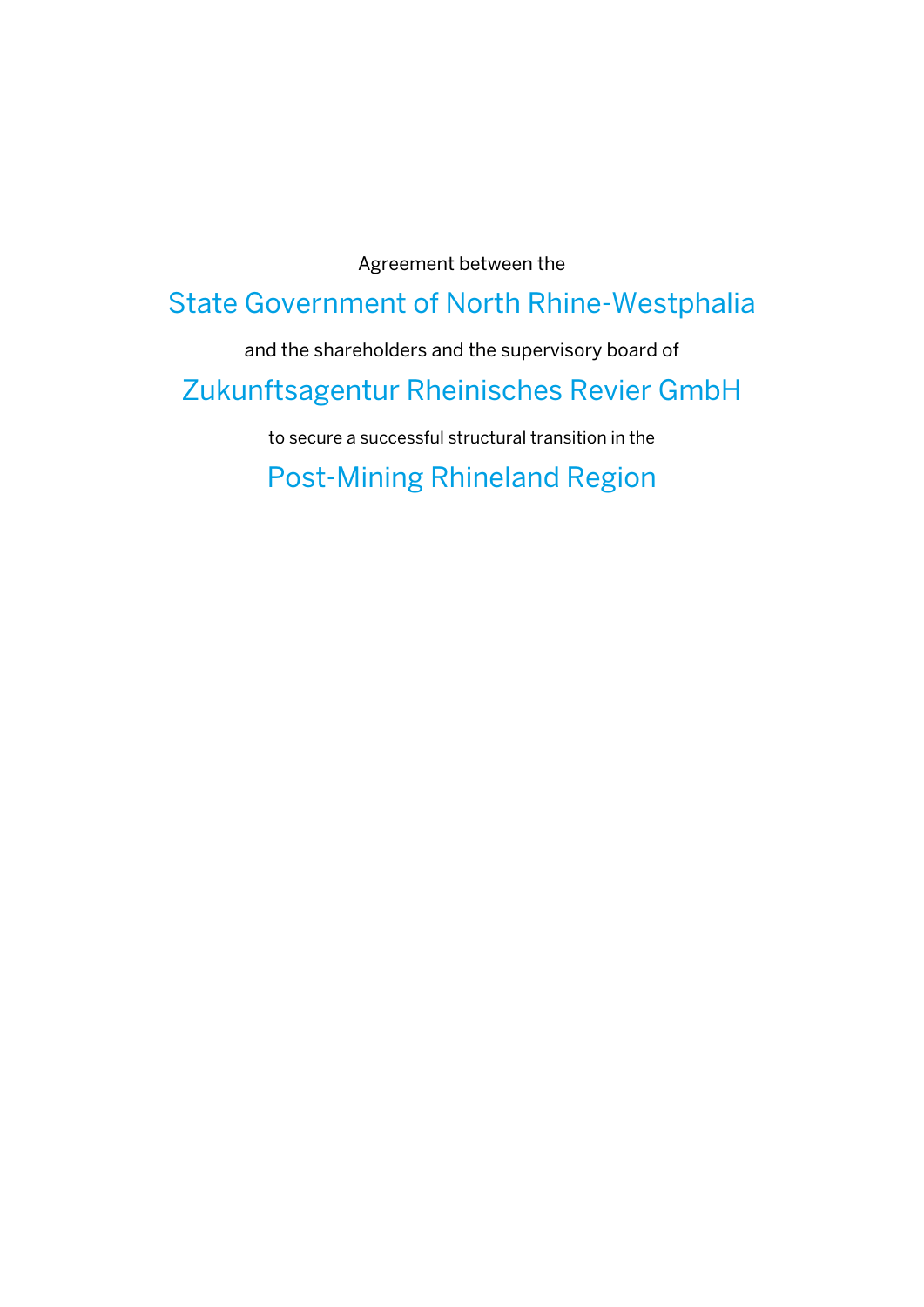# Preamble

Ending coal-fired power generation by 2038 is both a challenge and an opportunity for the Rhineland mining area, which is the largest active lignite mining area in Germany and lies between Aachen, Mönchengladbach, Düsseldorf and Cologne. Never before has one contiguous area faced such fundamental economic and indeed, as regards the open-cast mining fields, physical change.

With the gradual phase-out of coal-fired power generation as set down in law, the Rhineland mining area is making a significant contribution to achieving climate neutrality by 2050. The area is thus helping to achieve the European Union's goal of becoming a global leader in climate and resource protection through the European Green Deal. It is essential that the process of innovation involved leads to growth, value creation and employment in keeping with the demands of sustainable development. With its industrial and research expertise and the structural funding that has been agreed, the Rhineland mining area is well-placed to lead the way in the global challenge of transformation into a climate-neutral economy. However, the task to be accomplished is considerable.

Under the Act on the structural transition of coal regions [Strukturstärkungsgesetz Kohleregionen] and the Act on investment in coal regions [Investitionsgesetz Kohleregionen – InvKG] contained therein, the German Federal Government is making an additional 14.8 billion euros available to the Rhineland mining area over the next two decades. This funding is provided to offset employment and value creation losses and to enable the successful and sustainable transformation of the economy and the region in the course of the phase-out of lignite-fired power generation. Structural change is the challenge of a generation. In view of that challenge and the people who live and work in the Rhineland mining area, the use of these funds represents a great responsibility. The state and regional authorities are aware that structural transition is a long-term undertaking that will extend far beyond 2038.

In the light of the accelerated phase-out of lignite-fired power generation, the common goal of the state and regional authorities is to shape structural change and to create and realise new prospects for the Rhineland mining area. In particular, there is a need to generate an adequate substitute for the lost value creation in accordance with sustainability targets; to maintain existing jobs in the short and medium term and to create new jobs; to secure value chains, in particular in energy-intensive industries; to diversify the economic structure; to make the area more attractive as a business location and as a place to live; to ensure an affordable and secure energy supply, and to achieve growth that is as climate-neutral as possible.

The State Government undertakes to work with the people and businesses in the region to shape structural change in the Rhineland mining area. The citizens of the Rhineland mining area, as well as businesses and scientific, academic and research institutions, are invited to play an active role in shaping the transformation of their homeland. They will be involved in the forthcoming transition process through various types of participation. Where, in the past, disputes over the form of energy generation and the reshaping of the landscape have led to tensions in families and communities and to uncertainty in businesses and workforces, the common goal of the state and regional authorities is to create future prospects and thereby foster a new sense of belonging by together transforming the region.

Zukunftsagentur Rheinisches Revier, its supervisory board and its shareholders are responsible for regional coordination of the interests of the Rhineland mining area in its dealings with the State Government. Zukunftsagentur Rheinisches Revier is responsible for structural transition in the Rhineland mining area. In partnership with the Federal and State Governments, Zukunftsagentur must provide an effective impetus to development in the region that builds on the region's strengths. With its economic and structural programme, Zukunftsagentur has demonstrated that it sees the upcoming challenge of the century as an opportunity of the century for the region. The standing conference of open-cast mining municipalities is an integral part of this process. The political bodies of the Cologne and Düsseldorf district governments are ensuring regional coordination and the legal legitimacy of spatial planning for the administrative districts. The primarily municipal representatives of the Cologne lignite committee and the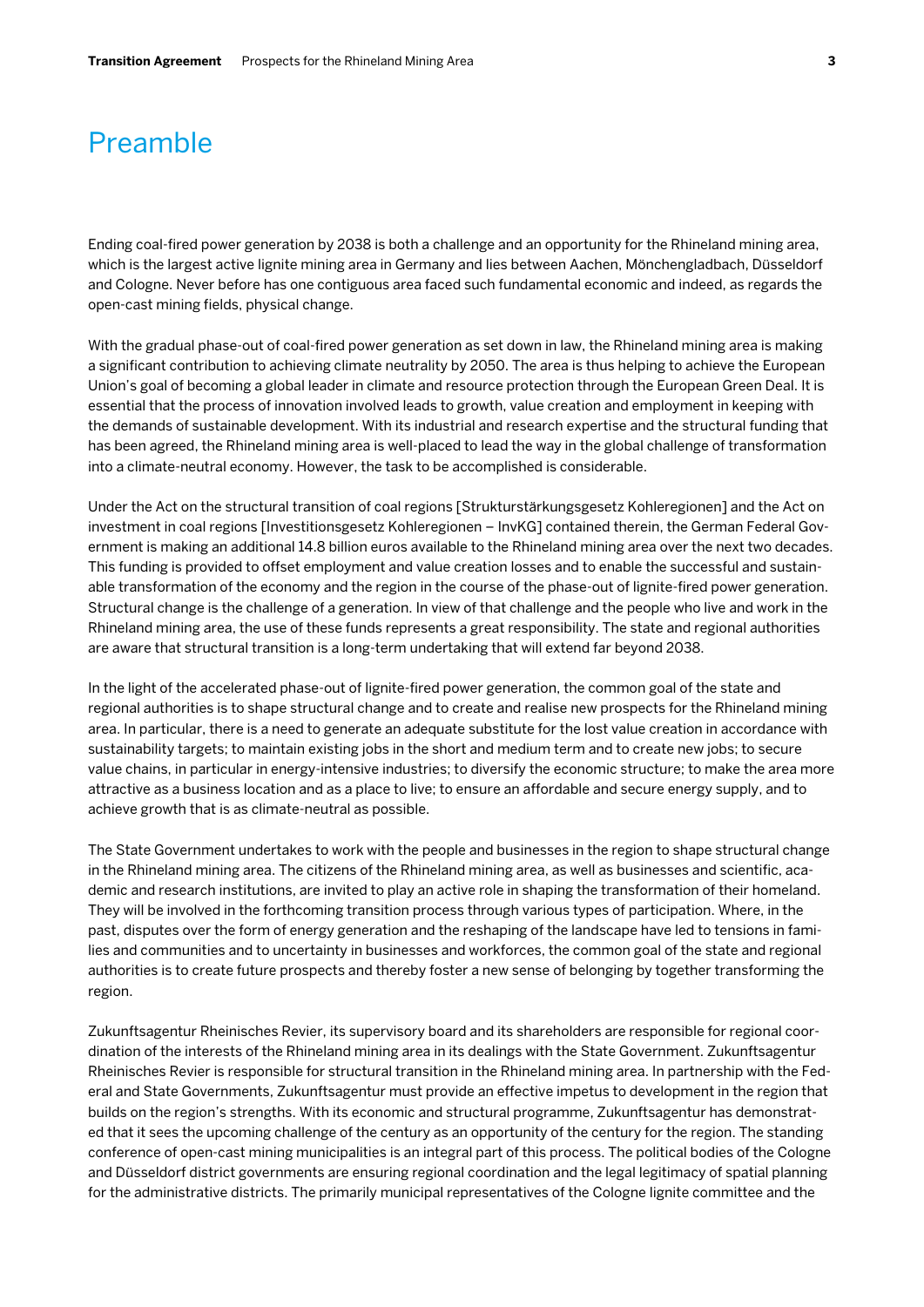Cologne and Düsseldorf regional development councils are responsible for developing lignite plans and regional development plans, providing the fundamental planning for regional development in the Rhineland mining area.

To consolidate and strengthen their partnership over the coming decades, the State Government and the shareholders and supervisory board of Zukunftsagentur Rheinisches Revier hereby conclude the following agreement.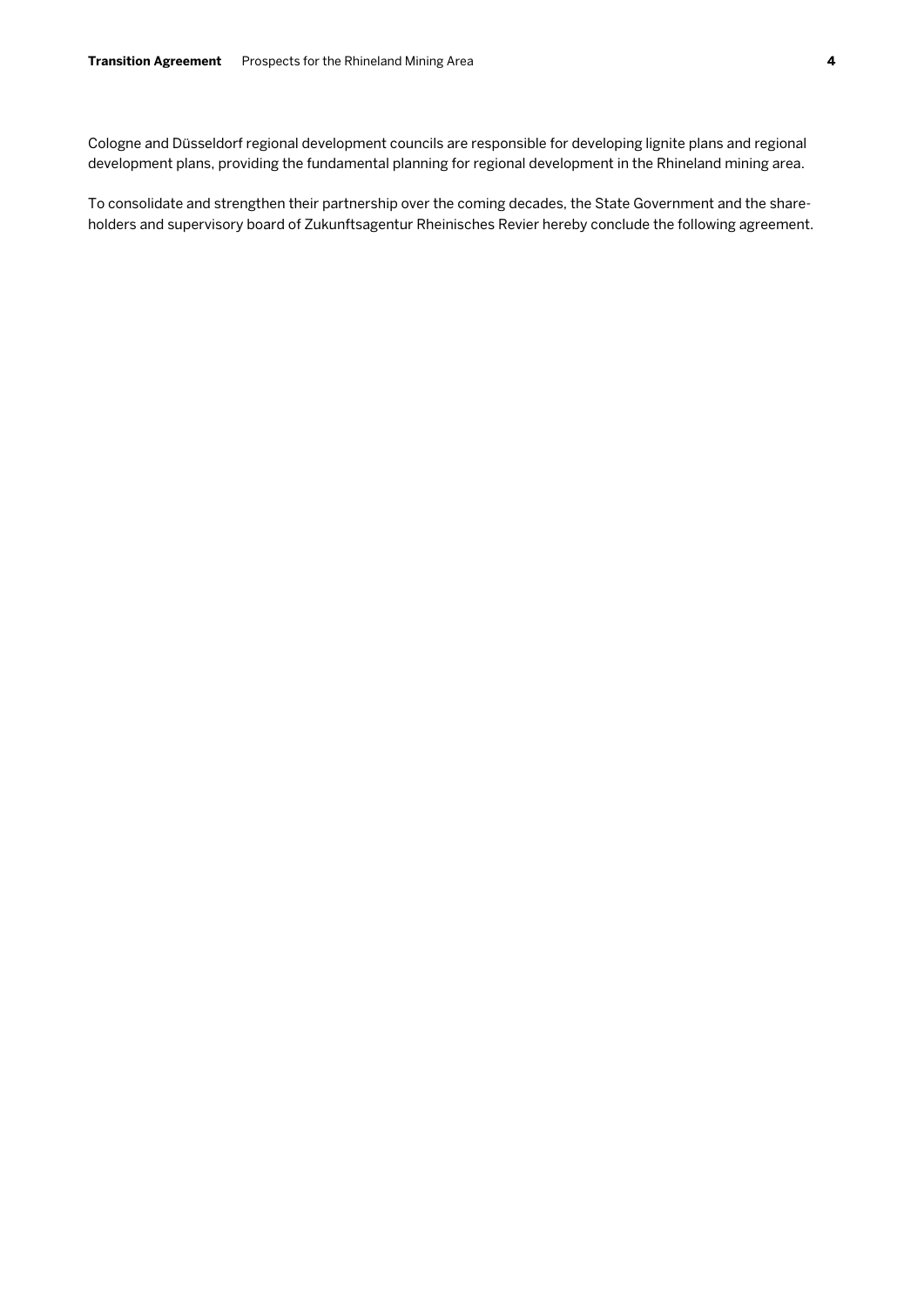#### **5**

# Fundamentals of structural transition in the Rhineland mining area

- $\blacksquare$  The undersigned have set themselves the goal of making the Rhineland mining area the most successful economic transformation region in Europe. This goal includes, but is not limited to, making a substantial contribution to job creation in the Rhineland mining area within the next ten years. The aim is for the region to become a global model for other regions and to demonstrate how economic transformation can succeed, in particular the transformation from coal-fired electricity and heat generation and an industry based on fossil fuels into an energy system centred on renewable energy and a climate-neutral and sustainable industrial region.
- With their strategy, the undersigned are setting themselves the target of making the Rhineland mining area the most attractive economic region in Europe within the space of ten years. They undertake to work, within their sphere of influence, to shape all conditions relevant to the area, comprising legal framework, charges and tax burden, approval procedures, infrastructure, available land and a well-trained workforce, in such a way that said conditions become a unique selling point for a sustainable transformation region and attract domestic and foreign investment.
- $\blacksquare$  The fundamental transformation process towards a supply system based on renewable energies requires a particular focus on the security of the energy supply.
- $\blacksquare$  The undersigned are committed to a strengths-based approach to economic and structural development for the Rhineland mining area that will drive forward new products, services and business models in an area fit for the future, resulting in the creation of new jobs and training places and, importantly, in new prospects for industry. Four key fields of activity, i.e. energy and industry, resources and agribusiness, innovation and education, and spatial development and infrastructure, represent the strengths of the mining region.
- **The undersigned support the goal of developing the Rhineland mining area into an "Innovation Valley" that of**fers large companies, small and medium-sized enterprises, suppliers and their employees and trainees, skilled crafts, founders and start-ups, science and research the best possible conditions and support for implementing innovations, and in which those players can shape the necessary transformation process in the best possible way. The internationally recognised research landscape of the Rhineland mining area covers everything from basic research to application. That research landscape together with a committed and skilled workforce offers excellent conditions for the transfer, particularly important for structural change, of research findings into high-quality, highly innovative, marketable products and processes with which new and additional value and employment can be created in the region.
- $\blacksquare$  To harness that potential, a framework is being created that will enable regional businesses, in particular SMEs, to benefit at as early a stage and as easily as possible in the results of research (for example, unbureaucratic funding instruments, transparent information on research projects and technologies of the future and how to make the best use of state aid law). To ease the burden, the Zukunftsagentur will provide an appropriate operational support infrastructure.
- $\blacksquare$  The undersigned hereby agree the goal of developing the Rhineland mining area, with its strengths in industry and research, into a demonstrator region for climate-neutral industry with an international impact within the framework of the European Green Deal. The Rhineland mining area will thus also become a centre of excellence for future key industrial technologies, for development is not only a matter of strengthening individual businesses that are particularly affected by the energy transformation, but also of helping the economy as a whole to position itself competitively for the future. Digitalisation and AI applications and environmental technologies are part of this process. The innovations required for a competitive and sustainable industry will be widely applied and commercially exploited in the Rhineland mining area. This will give the Rhineland mining area a unique selling point that will enhance its international impact.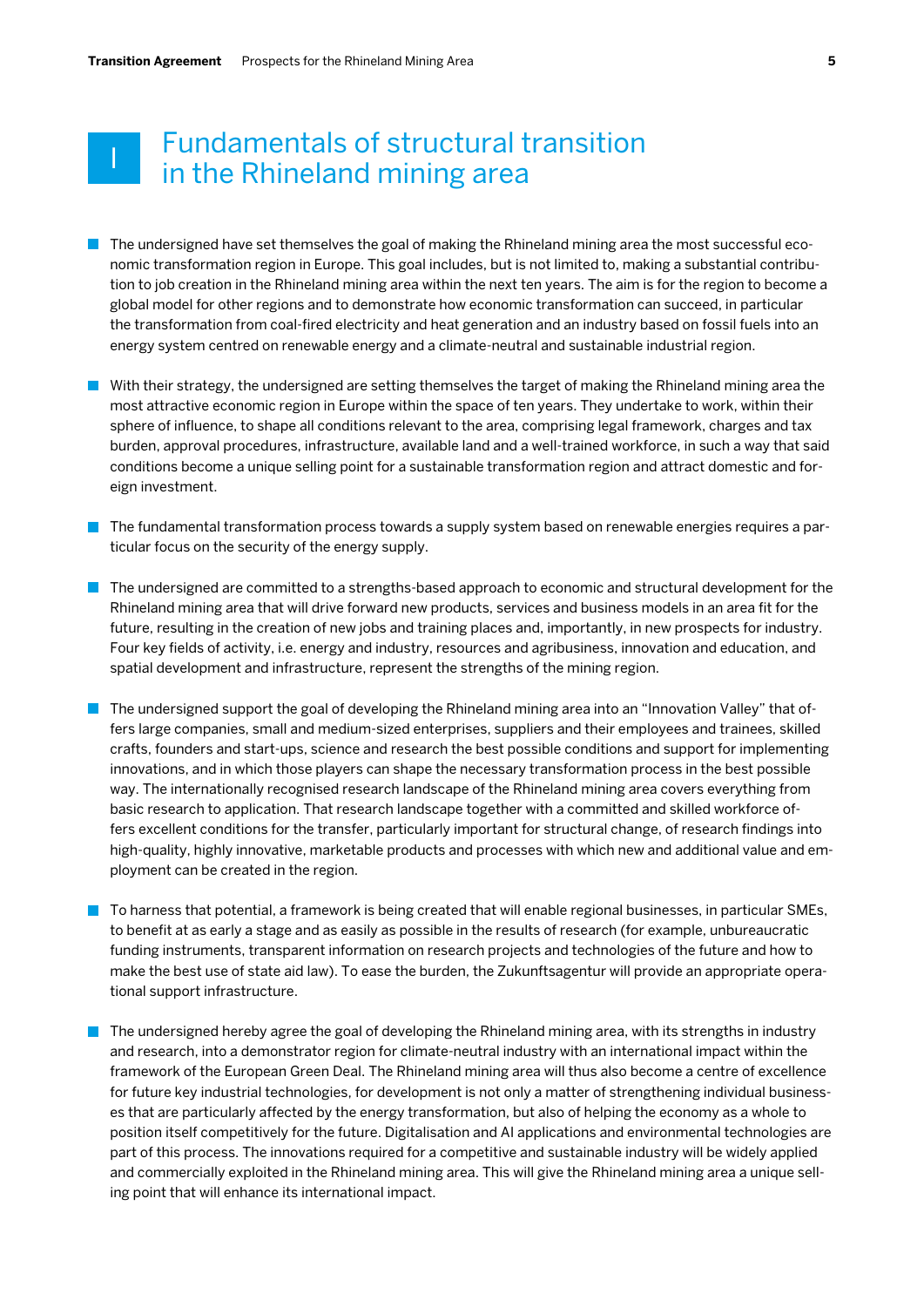- **The undersigned hereby affirm that an attractive business location and an attractive living environment are fun**damental prerequisites for successful structural transformation. Redevelopment of the area and sustainable development of the open-cast mining fields and power plant sites should provide people with the economic, ecological, social, cultural and sporting environment for a good and healthy life. An attractive educational, living and working environment that is geared to the needs and demands of local residents is also important to retaining skilled professionals in and attracting new skilled professionals to the Rhineland mining area to work in the technological key fields.
- The undersigned hereby agree to transform the post-mining landscapes into "spaces of the future" and thus to open up new potential for development. The planning authorities will work with the local authorities and the regeneration networks of mining communities to create the right planning framework for an innovative postmining landscape. This is a fundamental prerequisite for agricultural use of the land and for sustainable waterway management, land use and economic and settlement development.
- As the relevant employment effects required come from businesses, the undersigned hereby agree that, alongside the mobilisation of private capital through indirect incentives, full use is also to be made of all instruments for financing direct investment costs. The undersigned hereby agree that a simple, uncomplicated, rapid and financially attractive set of targeted funding instruments is needed to tackle the challenge of the century that is structural transition. This also means that other funding streams such as the Just Transition Fund are also to be employed beyond the Act on investment in coal regions. New funding channels and procedures are also to be explored.
- What is needed are attractive (local) conditions in which state funding can be used to create jobs and in which there are incentives that mobilise sufficient additional private capital from within Germany and abroad. The Rhineland mining area will make it easier for investors to realise their projects by providing positive and solution-oriented support at all necessary levels of planning and approval. Full use is also to be made of instruments for direct business promotion.
- $\blacksquare$  To secure the competitiveness of local industry in the long term, the undersigned are committed to ensuring that structural transition in the Rhineland mining area is as sustainable and resource-efficient as possible. All measures must be in line with the internationally agreed Sustainable Development Goals (SDG) and the corresponding SDG implementation strategies.
- $\blacksquare$  The undersigned have a responsibility to the people in the twenty municipalities that are organised in the standing conference of open-cast mining municipalities, who are particularly affected by structural change. As the greatest structural challenges of the coming years are in these municipalities, there is a need to give the people in these communities in particular appropriate opportunities for the future, employment prospects and a new sense of home through structural and land development measures on the ground. The twenty local municipalities and the three regeneration networks of mining communities are to receive particular support in their historic task of sustainable living environment development and the development of locational factors.
- $\blacksquare$  The undersigned reaffirm the objective of holding an international building and technology exhibition (IBTA) as a showcase for structural transition to increase the international visibility of what is to happen in the Rhineland mining area over the coming years. The region is developing a concept for how this goal can be achieved and will submit the concept to the State Government for approval.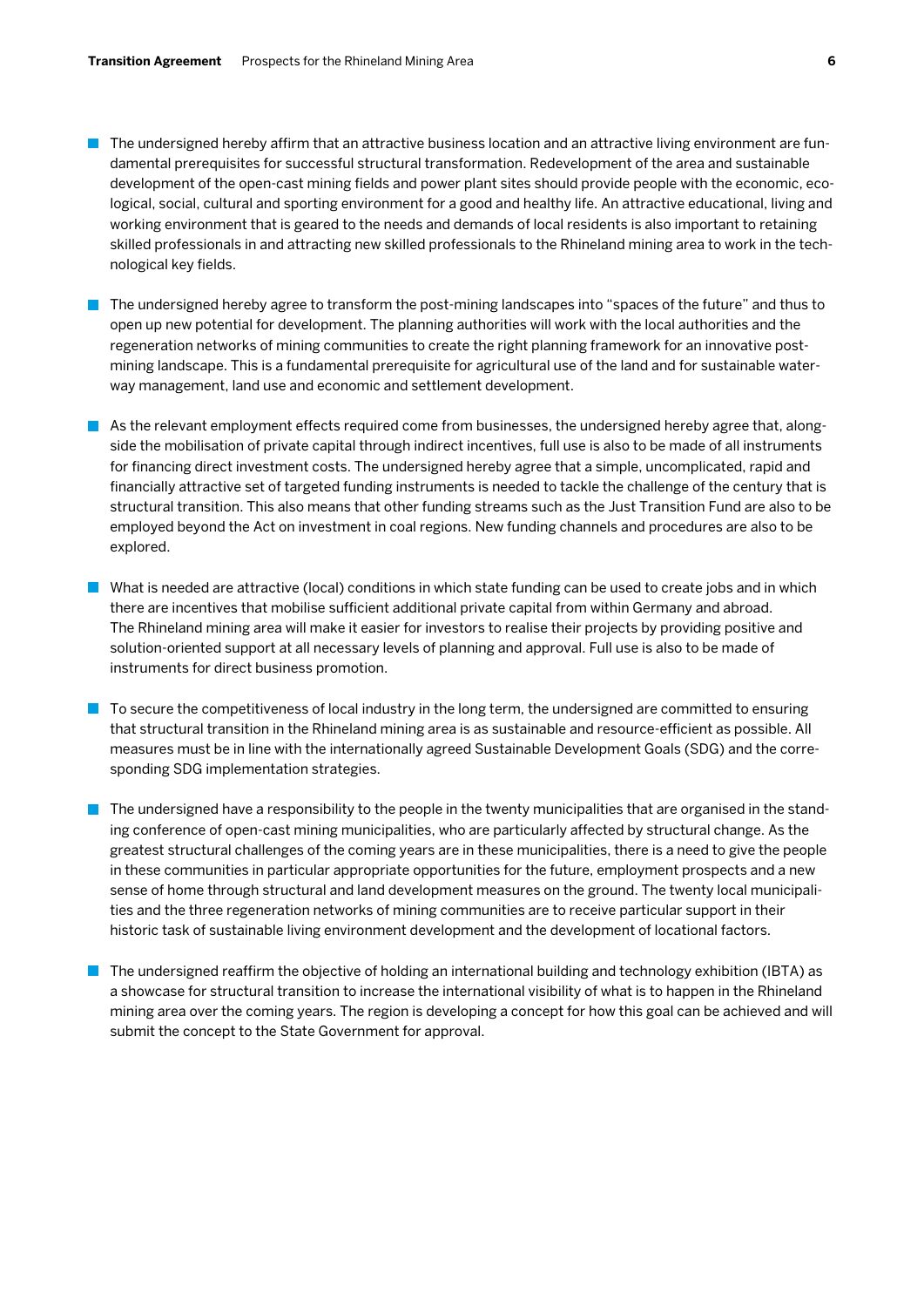# Factors for successful  $\begin{array}{|l|} \hline \ \hline \ \hline \ \hline \ \end{array}$  structural transition

A measure of the success of structural transition shall be the creation of high-quality jobs by 2030, covered by collective agreements and with co-determination structures, and of upskilling and further education opportunities. This is needed to offer solid future prospects for the people in the Rhineland mining area and in particular for the approximately 15,000 employees of the lignite industry who are directly and indirectly affected by the coal phase-out.

Furthermore, the undersigned hereby agree that, to ensure a successful process of structural transition, it is necessary to strengthen the approximately 50,000 well-paid jobs in the value chains of the energy-intensive industries in the Rhineland mining area. Business commitment is the only way to secure value creation, purchasing power and prosperity in the region in the long term and to ensure that the taxable capacity of the open-cast mining municipalities is not weakened. The large number of excellent training places must also be retained. Strengthening a broad-based start-up ecosystem to increase the number of high-quality start-ups is seen by the undersigned as a key factor for success.

The undersigned would like to emphasise that the Rhineland mining area is leading the way in achieving the German and European climate targets by phasing out lignite-fired power generation. The region is to develop into a modern and climate-neutral energy and industrial region of the future in which energy supply security is guaranteed at all times. The energy system of the future is to be a tangible reality in the Rhineland mining area within the next two decades – and thus ten years before the target of 2050. Climate resilience and forward-looking concepts and pilot projects are to be tested and applied in the region.

In order to accelerate the application of sustainable technologies in the Rhineland mining area, support must be given in particular to those businesses that are already making investments in these technologies of the future in the short term and are thus at a competitive disadvantage compared to businesses using conventional technologies and energy sources.

- The undersigned are pursuing the common goal of increasing electricity generation from renewable energies in the Rhineland mining area by one gigawatt by 2028. The region is developing a concept for how this goal can be achieved together and identifying the available potential and locations. The State Government is supporting the region in achieving its goals with the means at its disposal, including but not limited to a significant acceleration in the expansion of wind energy, photovoltaics and other renewable energy sources.
- The undersigned are seeking to turn the Rhineland mining area into a leading hydrogen centre in Germany by 2030. This objective relates primarily to applications in industry and the energy sector, and also to applications in mobility with a focus on public transport, heavy goods traffic, air traffic and shipping. There is a particular focus on the development of the industrial hydrogen value chain, which includes all producers of facilities for the production, transport and use of hydrogen. The region's resilient industrial base, the existing gas pipeline network and technological expertise in both the regional research and science landscape and in businesses offer the best conditions for this.
- **The undersigned agree to develop the Rhineland mining area into a trailblazer for resource efficiency and the** circular economy in line with the European Union's Green Deal. The aim is to decouple prosperity and economic growth from the consumption of resources and primary raw materials in order to achieve sustainable and future-proof structural change.
- The undersigned emphasise the great importance of a biobased economy as a growth opportunity for the Rhineland mining area and its traditionally strong agricultural and food industry. By 2038, basic materials, bioplastics, biobased raw materials and biogenic energy as well as food and animal feed are to be produced in and exported from the Rhineland mining area, with a particular focus on the use of sustainable raw materials.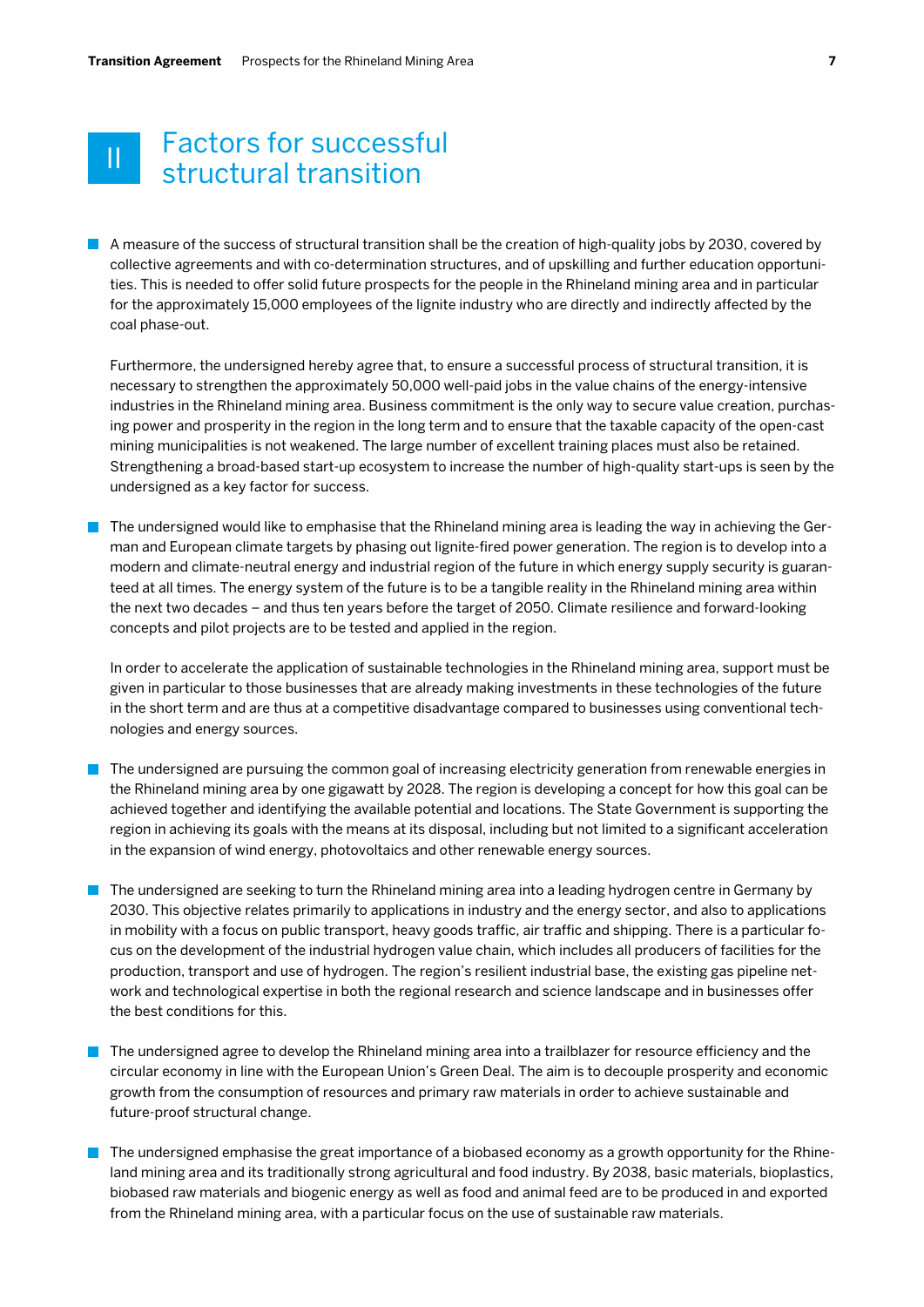- The undersigned aim to ensure the mobility of people and goods in the Rhineland mining area across all modes of transport. Connecting as many municipalities as possible to the rail network and providing a strong local public transport network that meets local demand is to make the Rhineland mining area an even more attractive place to live and do business.
- $\blacksquare$  The undersigned seek to provide all parts of the Rhineland mining area with a gigabit-capable data infrastructure that will give users secure and fast Internet access and enable them to develop new products, applications and business models. The aim is to make the Rhineland mining area a pioneering example of a gigabit society. To this end, business parks, schools, public facilities and residential areas are to be equipped with a gigabit-capable data infrastructure, and the roll-out of a 5G mobile network by mobile network operators is to be supported.
- $\blacksquare$  The undersigned have set themselves the goal of creating the necessary conditions for a population influx to the Rhineland mining area. This will also strengthen medium-sized regional centres as urban places and improve the quality of life in open-cast mining municipalities as places of the future. The development of the Rhineland mining area is to meet the highest possible standards in terms of economic strength, sustainability, healthcare provision, cultural diversity, natural and open space development, quality of architecture and urban development, and quality of life, and thus become a magnet for businesses, employees, trainees, students and researchers, travellers and cultural professionals.
- $\blacksquare$  The undersigned consider it essential that, after decades of serious interference with nature, the landscape and water resources, the development of the blue-green infrastructure with the aim of preserving, restoring, connecting and developing biodiversity and ecosystems on land and in water play a central role.
- $\blacksquare$  The undersigned recognise that, with the largest artificial lakes in Europe, there is an opportunity to create a spectacular landscape in the Rhineland mining area and a special attraction within North Rhine-Westphalia. This requires that a purely technical reclamation is to be steered in the direction of usable design and excellence, as rooted in the concept of model regions and the goals of the international building and technology exhibition.
- $\blacksquare$  The undersigned understand that an earlier coal phase-out requires the acceleration of planning processes. After the end of lignite mining, the area will be in a constantly changing transitional state for decades to come. Faster, uncomplicated and efficient planning and approval procedures will soon enable the local population to make use of the space currently affected by mining activities, for example for the temporary generation of renewable energy, for model mobility projects or for temporary local recreational facilities. As of now, the State Government and the regional authorities are pursuing the establishment of a special economic zone and a special planning zone. To ensure that structural transition can take effect quickly, special planning provisions, limited in time and geographical scope, are to be implemented within the framework of the state planning law experimentation clause so that simplified procedures and instruments can be trialled in the Rhineland mining area. This happens with the aim of accelerating planning whilst maintaining the required statutory environmental and nature conservation standards and participatory rights.
- The undersigned recognise the need for sufficient available land for economic use in the Rhineland mining area for the period of structural transition. They are taking on the challenge of activating industrial, settlement and commercial areas in a way that minimises land use and occurs across municipal and district boundaries, with a focus on land recycling.

The necessary procedures will be accelerated with suitable planning, funding and financing instruments, the necessary staffing of the competent authorities, and digitised processes, for example using instruments from the State Government's package of measures for intelligent land use such as land pooling for greater flexibility in settlement area definition.

A selection of further regionally significant industrial and commercial sites in the Rhineland mining area is to be prepared in terms of ownership and planning law so that they represent a competitive prospect for investors and are available for industrial value creation as quickly as possible. A reasonable number of commercial sites of less than 5,000 m2 are also being included in the process so that small manufacturing firms and other commercial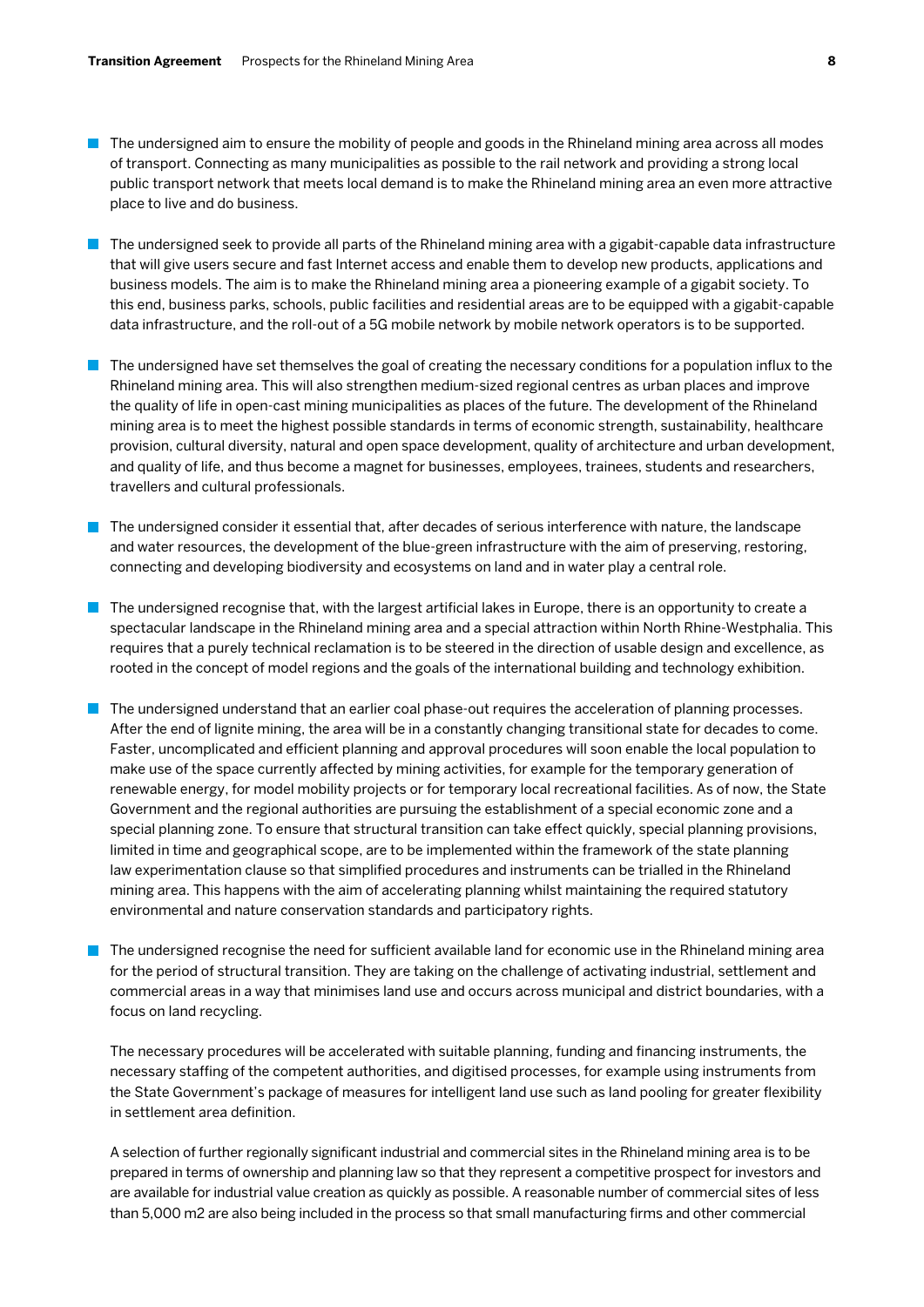enterprises have development opportunities. State and regional planning must pay particular attention to the needs of open-cast mining municipalities when designating additional industrial estates and business parks. At the same time, the undersigned recognise that there is a degree of tension between the various land use requirements for residential, commercial, leisure and recreational space and agriculture, soil as a resource, natural open space and biodiversity.

The undersigned consider it essential that the transformation of the Rhineland mining area leads to an improvement in quality of life on the ground. The creation of attractive living and residential environments and community facilities, the development of new innovative and affordable residential and mixed-use areas and the sustainable conversion of existing settlement areas are other, important measures for making structural change visible and ensuring the attractiveness of the business location and living environment for workers (moving to the area). The topic of working and living in the neighbourhood will be explored in urban land-use planning and thus integrated into the urban structure of the future. Structural transition can only be successfully implemented if the Post-mining Rhineland region has attractive and interconnected landscapes, a diverse and high-quality educational landscape, good jobs, a new urbanity, appeal as a tourist destination, a rich cultural scene, a sports and exercise-friendly infrastructure and ecologically valuable land.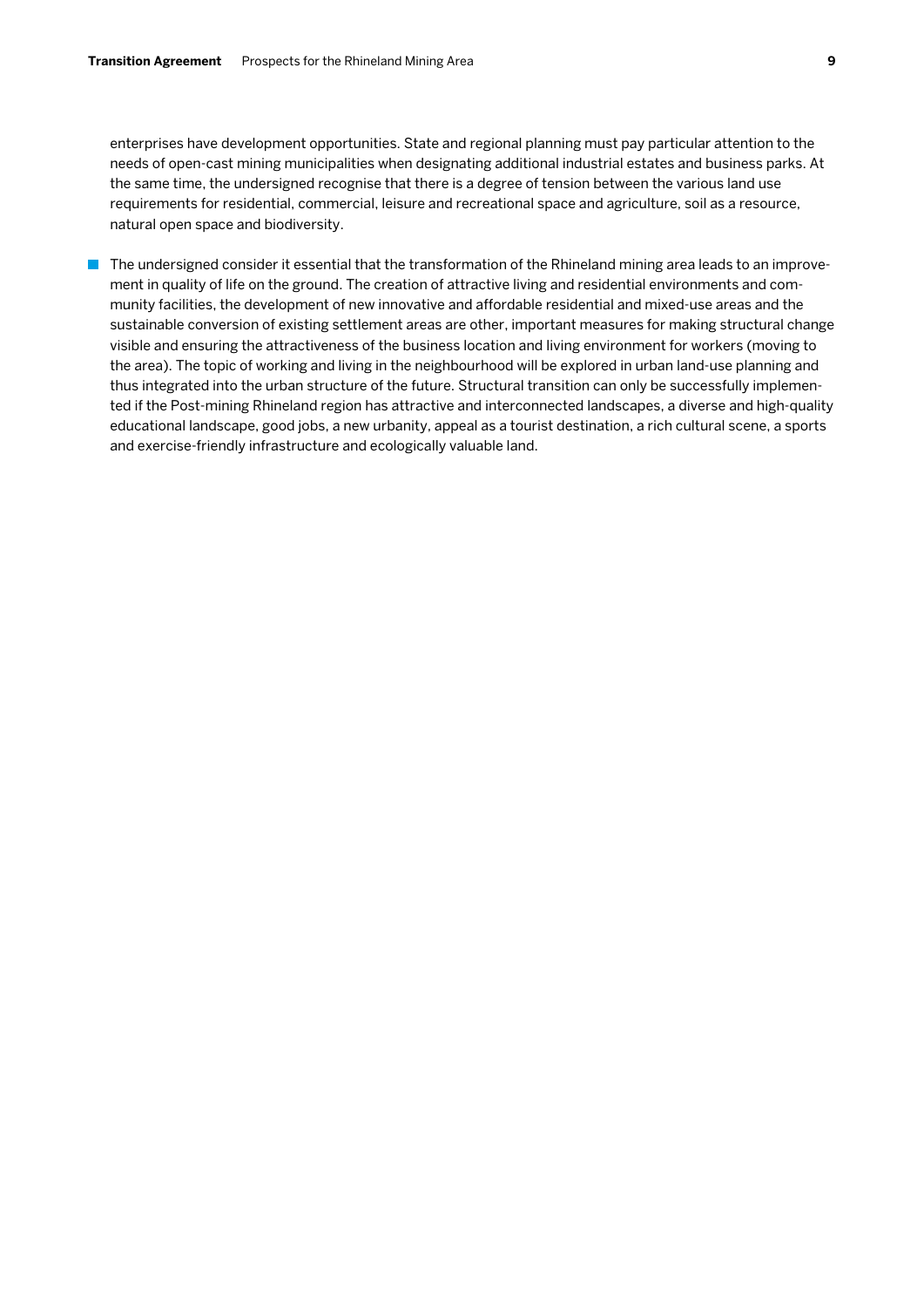

# **Funding basics and funding system**

- **The undersigned agree that the economic and structural programme of Zukunftsagentur Rheinisches Revier is** the strategic basis for funding in the Rhineland mining area. It serves as the basis for short-term, medium-term and long-term planning, for the shape of funding procedures and for the development of specific project selection criteria. The economic and structural programme shall be drawn up by Zukunftsagentur Rheinisches Revier, adopted by its shareholders and approved by the State Government as a basis for funding.
- $\blacksquare$  The undersigned recognise that structural transition in the Rhineland mining area is to be managed in a three-level system of Federal Government, State Government and regional authorities that is as unbureaucratic as possible. The State Government shall, in consultation with the regional authorities, represent the interests of the federal state and of the region in dealing with the Federal Government. In partnership with the Federal and State Governments, Zukunftsagentur must provide an effective impetus to development in the region that builds on the region's strengths. Zukunftsagentur Rheinisches Revier GmbH shall act in a regional steering and coordination role. As a service provider, it will bring together impetus and ideas, initiatives, strategies and projects in the region and support their development and implementation. In this context, the supervisory board and the shareholders' committee of Zukunftsagentur not only control and manage Zukunftsagentur in its position as a limited liability company, they also act as a body for institutionalised exchange between the state and regional authorities on strategy development.
- $\blacksquare$  The undersigned acknowledge that the State Government is responsible for the award process for the state funding component pursuant to section 1 InvKG. With regard to the federal component pursuant to sections 3 and 4 InvKG, the State Government, in consultation with the bodies of Zukunftsagentur Rheinisches Revier, will work both in the Federal Government and Federal State coordination committee and at the level of the respective government departments to ensure that the federal departments, in close consultation with the State Government, approve projects that are in line with the economic and structural programme for the Post-mining Rhineland region.
- **The undersigned agree to ensure that all project selection procedures are appropriate for the subject matter of** the project, guarantee excellent project quality and allow for broad stakeholder participation at a national and regional level through transparent procedures. Funding procedures shall be selected in accordance with specific and departmental needs and decided by the State Government.
- $\blacksquare$  The undersigned hereby agree balanced project funding over the entire funding period. By fixing the budget for the funds up until 2038, the State Government is ensuring a sustainable and continuous funding process and taking account of the fact that the fundamental landscape transformation process will not begin until open-cast mining ends and the power plants are shut down.
- $\blacksquare$  The municipal relief package and regulations on municipal contributions to funding in accordance with their budgetary and labour-market capacity will ensure the municipalities have the personnel and financial capacity to implement the necessary measures and projects for successful structural transition.
- $\blacksquare$  The undersigned agree that the supervisory board of Zukunftsagentur Rheinisches Revier will establish a regional consensus as part of project selection. Said supervisory board shall be involved in a multi-stage process based on assessments by expert committees and shall make recommendations. The final decision on project approval shall lie with the respective state or federal authority. The basis for recommendations and decisions on projects are project selection criteria and a systematised set of indicators in which the employment effect, the positive impact on future value creation and the additional effect of relevant municipal locational factors all play an important role. The aim is to ensure transparency for all applicants on which criteria and conditions have to be met for projects and measures to be funded.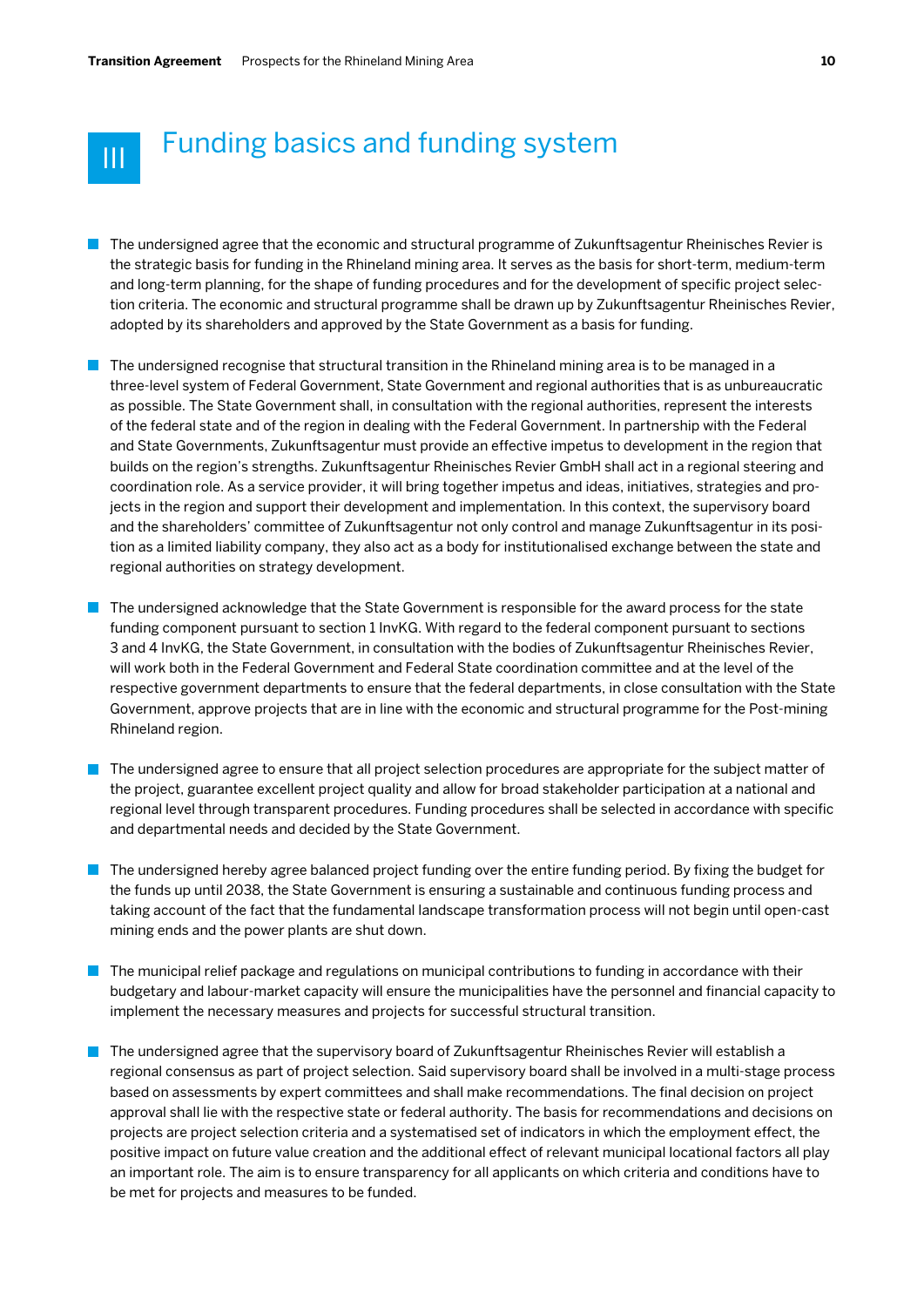- **The State Government is establishing an operational and strategic controlling system as a basis for managing** funding and ensuring the flow of funds. For its part, Zukunftsagentur shall make appropriate data available to its bodies to ensure transparent procedures and sound decisions.
- The State Government reserves the right to make individual decisions in exceptional cases, subject to defined criteria.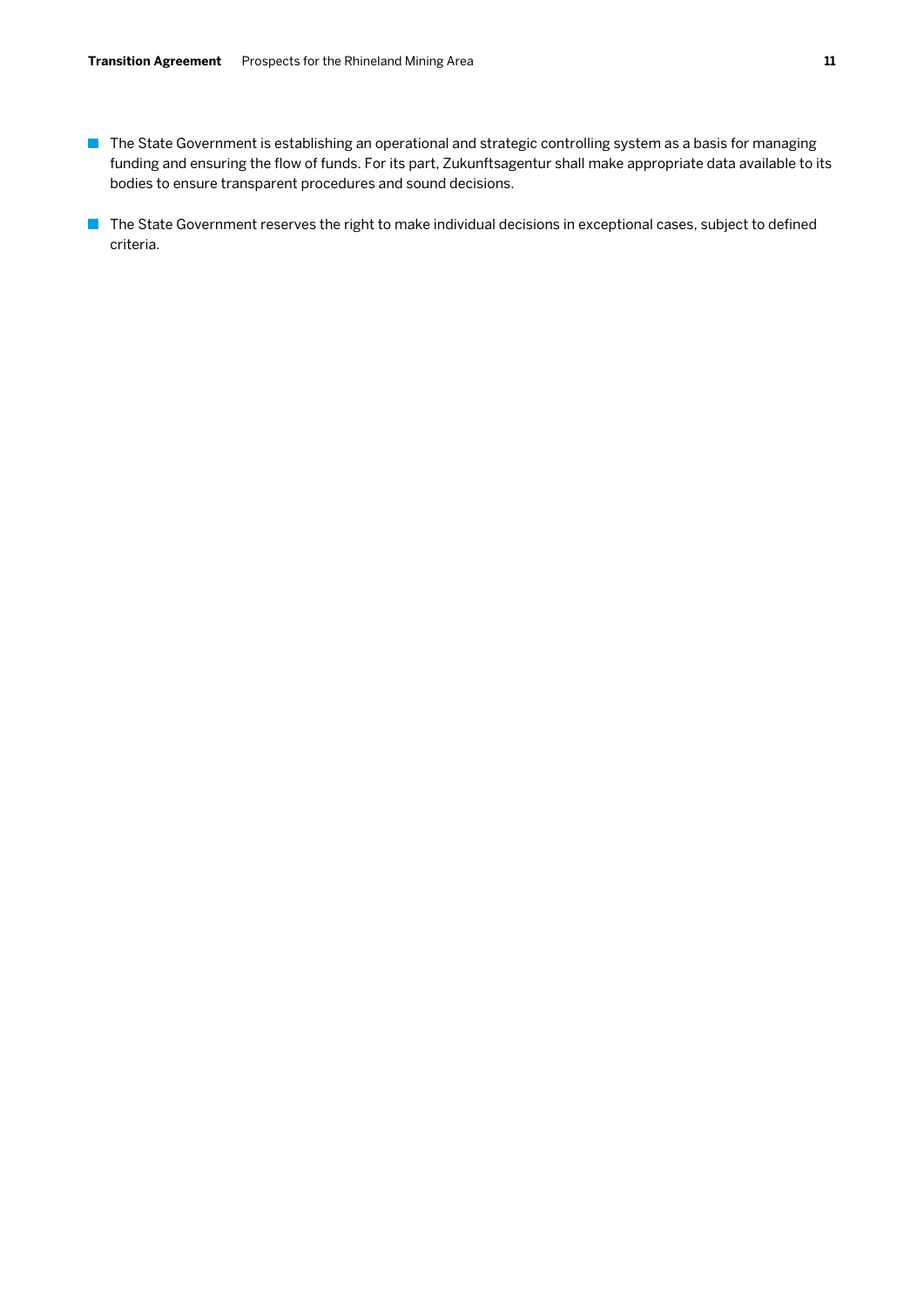

# IV Citizen participation

- $\blacksquare$  The undersigned recognise that, in order to achieve sustainable structural transition, it is important actively to involve the people living in the region, local businesses and employee representatives in such a way that the various different interests are taken account of in a representative manner. It is clear from past experience that there is great potential for citizen participation and corporate engagement in the region. It is therefore important actively to involve citizens, the standing conference of open-cast mining municipalities, the regeneration networks of mining communities and businesses in the transformation process.
- The undersigned therefore agree on the goal of shaping the process of structural change in such a way that it becomes a process of the people living and working here, of stakeholders and of local businesses, whose different ideas of the future of the region are then brought together in a common vision.
- The undersigned agree to take account of the participation charter drawn up by Zukunftsagentur Rheinisches Revier, which sets out the overarching guidelines and quality criteria for citizen participation in the Rhineland mining area, when carrying out citizen participation processes in connection with structural transition.
- $\blacksquare$  The undersigned shall strive to create a new sense of belonging in the Rhineland mining area that combines recognition of the achievements of previous and current generations with justified pride in helping to secure the livelihoods of future generations through successful structural transition, and that strengthens the creation of identity, vision and social cohesion.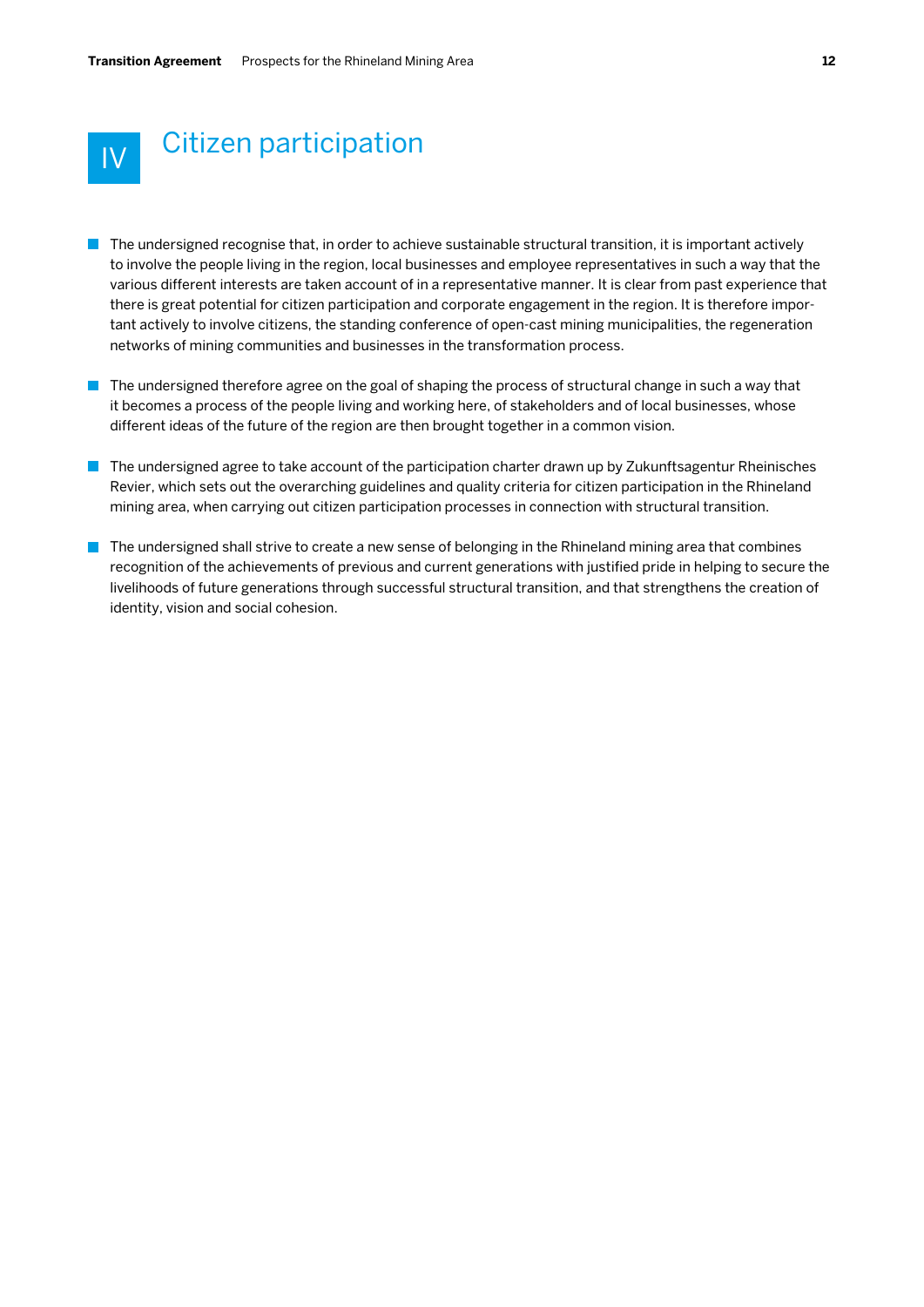

This agreement shall be reviewed at regular intervals, initially after two years and then at the end of each funding period, and adapted if necessary. The review clause may be triggered by the State Government or the Zukunftsagentur.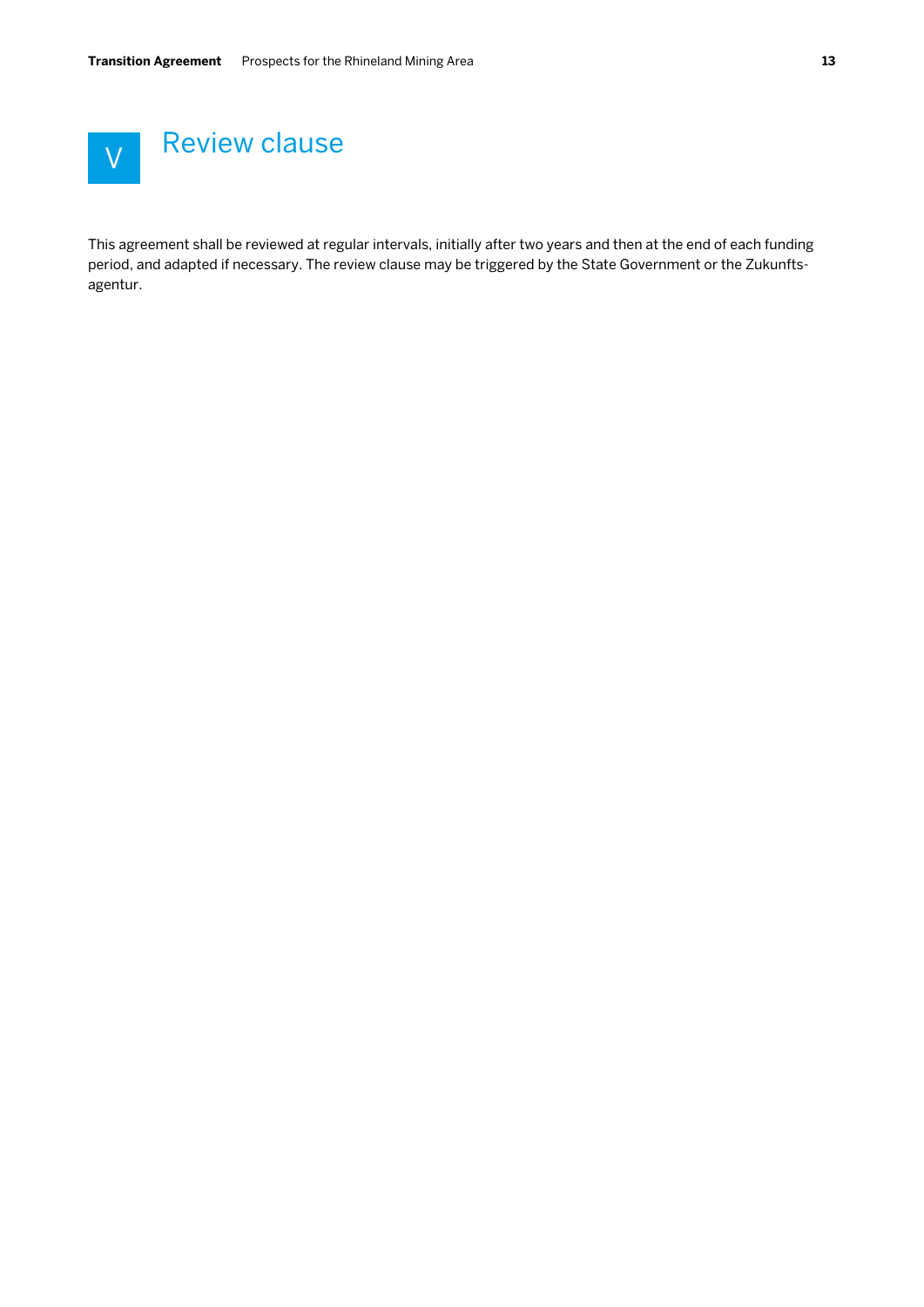Düsseldorf, 27 April 2021

#### **Armin Laschet**

Minister-President of the State of North Rhine-Westphalia

\_\_\_\_\_\_\_\_\_\_\_\_\_\_\_\_\_\_\_\_\_\_\_\_\_\_\_\_\_\_\_\_\_\_\_\_\_\_\_\_

## **Dr. Tim Grüttemeier**

District Administrator of StädteRegion Aachen District Chairman of the Shareholders' Committee of Zukunftsagentur Rheinisches Revier

\_\_\_\_\_\_\_\_\_\_\_\_\_\_\_\_\_\_\_\_\_\_\_\_\_\_\_\_\_\_\_\_\_\_\_\_\_\_\_

#### **Prof. Dr. Andreas Pinkwart**

Minister for Economic Affairs, Innovation, Digitalisation and Energy of the State of North Rhine-Westphalia

 $\mathcal{L}_\mathcal{L}$  , where  $\mathcal{L}_\mathcal{L}$  is the set of the set of the set of the set of the set of the set of the set of the set of the set of the set of the set of the set of the set of the set of the set of the set of the

#### **Jürgen Steinmetz**

Chief Executive of IHK Mittlerer Niederrhein Vice-Chairman of the Shareholders' Committee of Zukunftsagentur Rheinisches Revier

 $\mathcal{L}_\text{max}$  and  $\mathcal{L}_\text{max}$  and  $\mathcal{L}_\text{max}$  and  $\mathcal{L}_\text{max}$ 

# **Dr. Joachim Stamp**

Minister for Children, Families, Refugees and Integration of the State of North Rhine-Westphalia

\_\_\_\_\_\_\_\_\_\_\_\_\_\_\_\_\_\_\_\_\_\_\_\_\_\_\_\_\_\_\_\_\_\_\_\_\_\_\_\_

## **Frank Rock**

District Administrator of Rhein-Erft-Kreis District Vice-Chairman of the Shareholders' Committee of Zukunftsagentur Rheinisches Revier

\_\_\_\_\_\_\_\_\_\_\_\_\_\_\_\_\_\_\_\_\_\_\_\_\_\_\_\_\_\_\_\_\_\_\_\_\_\_\_\_

\_\_\_\_\_\_\_\_\_\_\_\_\_\_\_\_\_\_\_\_\_\_\_\_\_\_\_\_\_\_\_\_\_\_\_\_\_\_\_\_

#### **Lutz Lienenkämper**

Minister of Finance of the State of North Rhine-Westphalia

\_\_\_\_\_\_\_\_\_\_\_\_\_\_\_\_\_\_\_\_\_\_\_\_\_\_\_\_\_\_\_\_\_\_\_\_\_\_\_\_

# **Felix Heinrichs**

Mayor of the City of Mönchengladbach

**Herbert Reul**

Minister of the Interior of the State of North Rhine-Westphalia

\_\_\_\_\_\_\_\_\_\_\_\_\_\_\_\_\_\_\_\_\_\_\_\_\_\_\_\_\_\_\_\_\_\_\_\_\_\_\_\_

**Hans-Jürgen Petrauschke** District Administrator of Rhein-Kreis Neuss District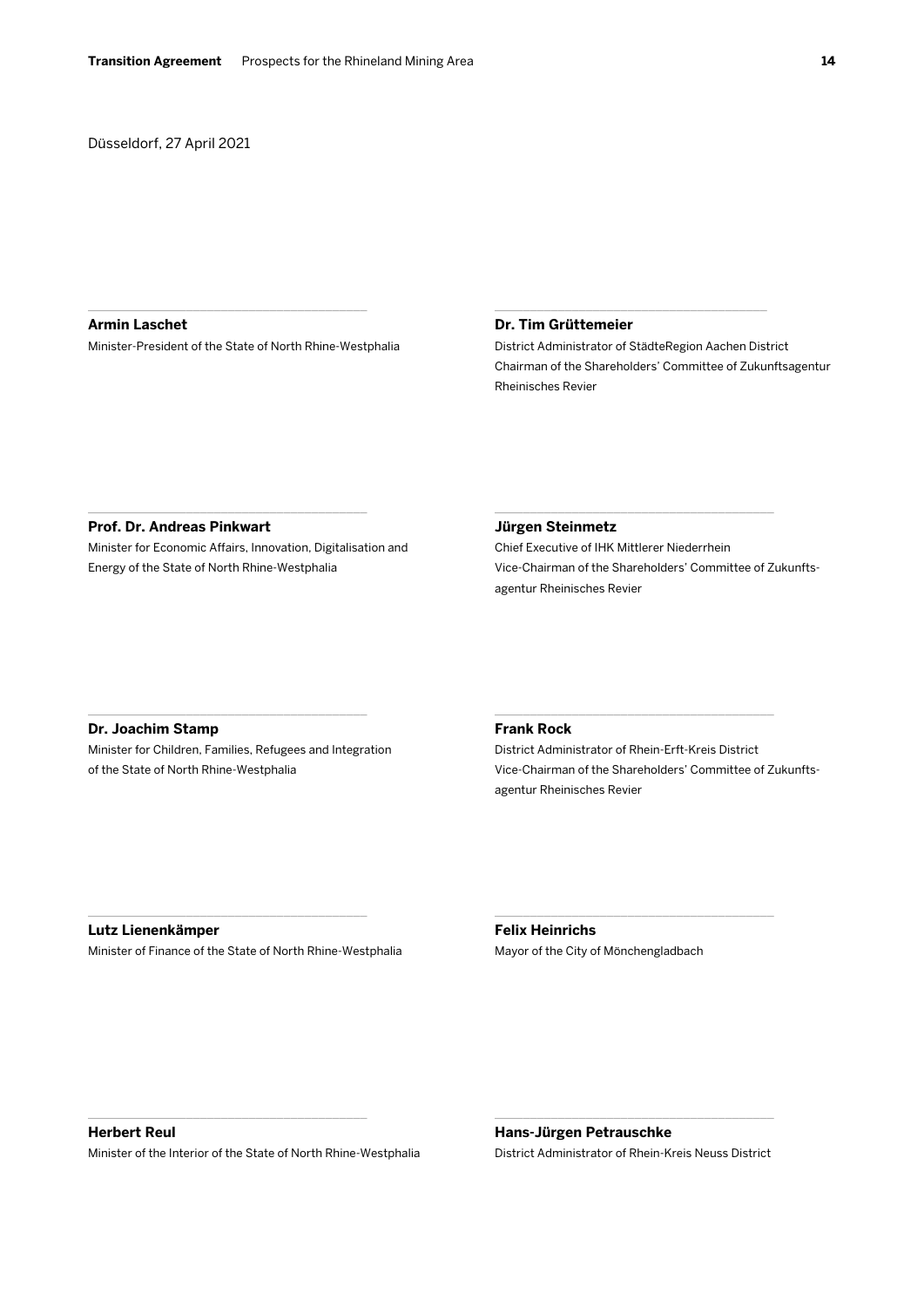**Karl-Josef Laumann** Minister for Labour, Health and Social Affairs of the State of North Rhine-Westphalia

\_\_\_\_\_\_\_\_\_\_\_\_\_\_\_\_\_\_\_\_\_\_\_\_\_\_\_\_\_\_\_\_\_\_\_\_\_\_\_\_

**Stephan Pusch** District Administrator of Heinsberg District

\_\_\_\_\_\_\_\_\_\_\_\_\_\_\_\_\_\_\_\_\_\_\_\_\_\_\_\_\_\_\_\_\_\_\_\_\_\_\_\_

**Yvonne Gebauer** Minister for Schools and Education of the State of North Rhine-Westphalia

 $\mathcal{L}_\mathcal{L}$  and the set of the set of the set of the set of the set of the set of the set of the set of the set of the set of the set of the set of the set of the set of the set of the set of the set of the set of the

\_\_\_\_\_\_\_\_\_\_\_\_\_\_\_\_\_\_\_\_\_\_\_\_\_\_\_\_\_\_\_\_\_\_\_\_\_\_\_\_

**Markus Ramers** District Administrator of Euskirchen District

 $\mathcal{L}_\text{max}$  and  $\mathcal{L}_\text{max}$  and  $\mathcal{L}_\text{max}$  and  $\mathcal{L}_\text{max}$ 

\_\_\_\_\_\_\_\_\_\_\_\_\_\_\_\_\_\_\_\_\_\_\_\_\_\_\_\_\_\_\_\_\_\_\_\_\_\_\_\_

\_\_\_\_\_\_\_\_\_\_\_\_\_\_\_\_\_\_\_\_\_\_\_\_\_\_\_\_\_\_\_\_\_\_\_\_\_\_\_\_

#### **Ina Scharrenbach**

Minister of Regional Identity, Communities and Local Government, Building and Gender Equality of the State of North Rhine-Westphalia

**Wolfgang Spelthahn** District Administrator of Düren District

#### **Peter Biesenbach**

Minister of Justice of the State of North Rhine-Westphalia

\_\_\_\_\_\_\_\_\_\_\_\_\_\_\_\_\_\_\_\_\_\_\_\_\_\_\_\_\_\_\_\_\_\_\_\_\_\_\_\_

**Michael F. Bayer** Chief Executive of IHK Aachen

# **Hendrik Wüst**

Minister of Transport of the State of North Rhine-Westphalia

\_\_\_\_\_\_\_\_\_\_\_\_\_\_\_\_\_\_\_\_\_\_\_\_\_\_\_\_\_\_\_\_\_\_\_\_\_\_\_\_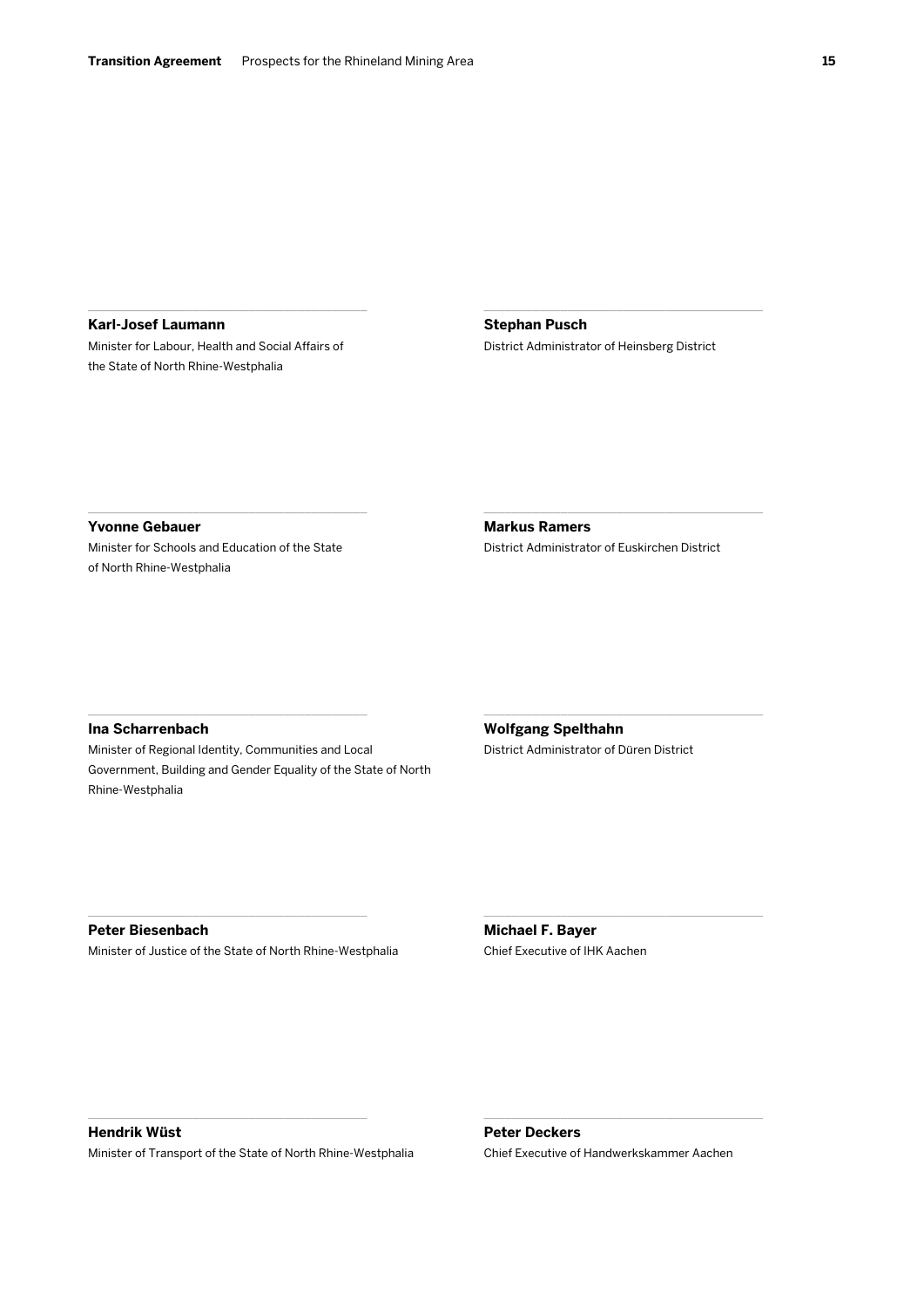#### **Ursula Heinen-Esser**

Ministry for Environment, Agriculture, Conservation and Consumer Protection of the State of North Rhine-Westphalia

\_\_\_\_\_\_\_\_\_\_\_\_\_\_\_\_\_\_\_\_\_\_\_\_\_\_\_\_\_\_\_\_\_\_\_\_\_\_\_\_

# **Garrelt Duin**

Chief Executive of Handwerkskammer Köln

\_\_\_\_\_\_\_\_\_\_\_\_\_\_\_\_\_\_\_\_\_\_\_\_\_\_\_\_\_\_\_\_\_\_\_\_\_\_\_\_

**Isabel Pfeiffer-Poensgen** Minister for Culture and Science of the State of North Rhine-Westphalia

 $\mathcal{L}_\mathcal{L}$  and the set of the set of the set of the set of the set of the set of the set of the set of the set of the set of the set of the set of the set of the set of the set of the set of the set of the set of the

**Dr. Axel Fuhrmann** Chief Executive of Handwerkskammer Düsseldorf

\_\_\_\_\_\_\_\_\_\_\_\_\_\_\_\_\_\_\_\_\_\_\_\_\_\_\_\_\_\_\_\_\_\_\_\_\_\_\_\_

 $\mathcal{L}_\text{max}$  and  $\mathcal{L}_\text{max}$  and  $\mathcal{L}_\text{max}$  and  $\mathcal{L}_\text{max}$ 

**Dr. Stephan Holthoff-Pförtner**

Minister for Federal, European and International Affairs of the State of North Rhine-Westphalia

\_\_\_\_\_\_\_\_\_\_\_\_\_\_\_\_\_\_\_\_\_\_\_\_\_\_\_\_\_\_\_\_\_\_\_\_\_\_\_\_

**Frank Hemig** Deputy Chief Executive of IHK Köln

**Ralph Bombis MdL** Member of the State Parliament of North Rhine-Westphalia

\_\_\_\_\_\_\_\_\_\_\_\_\_\_\_\_\_\_\_\_\_\_\_\_\_\_\_\_\_\_\_\_\_\_\_\_\_\_\_

# **Martin Börschel MdL**

Member of the State Parliament of North Rhine-Westphalia

\_\_\_\_\_\_\_\_\_\_\_\_\_\_\_\_\_\_\_\_\_\_\_\_\_\_\_\_\_\_\_\_\_\_\_\_\_\_\_\_

\_\_\_\_\_\_\_\_\_\_\_\_\_\_\_\_\_\_\_\_\_\_\_\_\_\_\_\_\_\_\_\_\_\_\_\_\_\_\_\_

**Bertram Gaiser** Director of Standort Niederrhein GmbH

\_\_\_\_\_\_\_\_\_\_\_\_\_\_\_\_\_\_\_\_\_\_\_\_\_\_\_\_\_\_\_\_\_\_\_\_\_\_\_\_

**Andreas Heller** Mayor of the Town of Elsdorf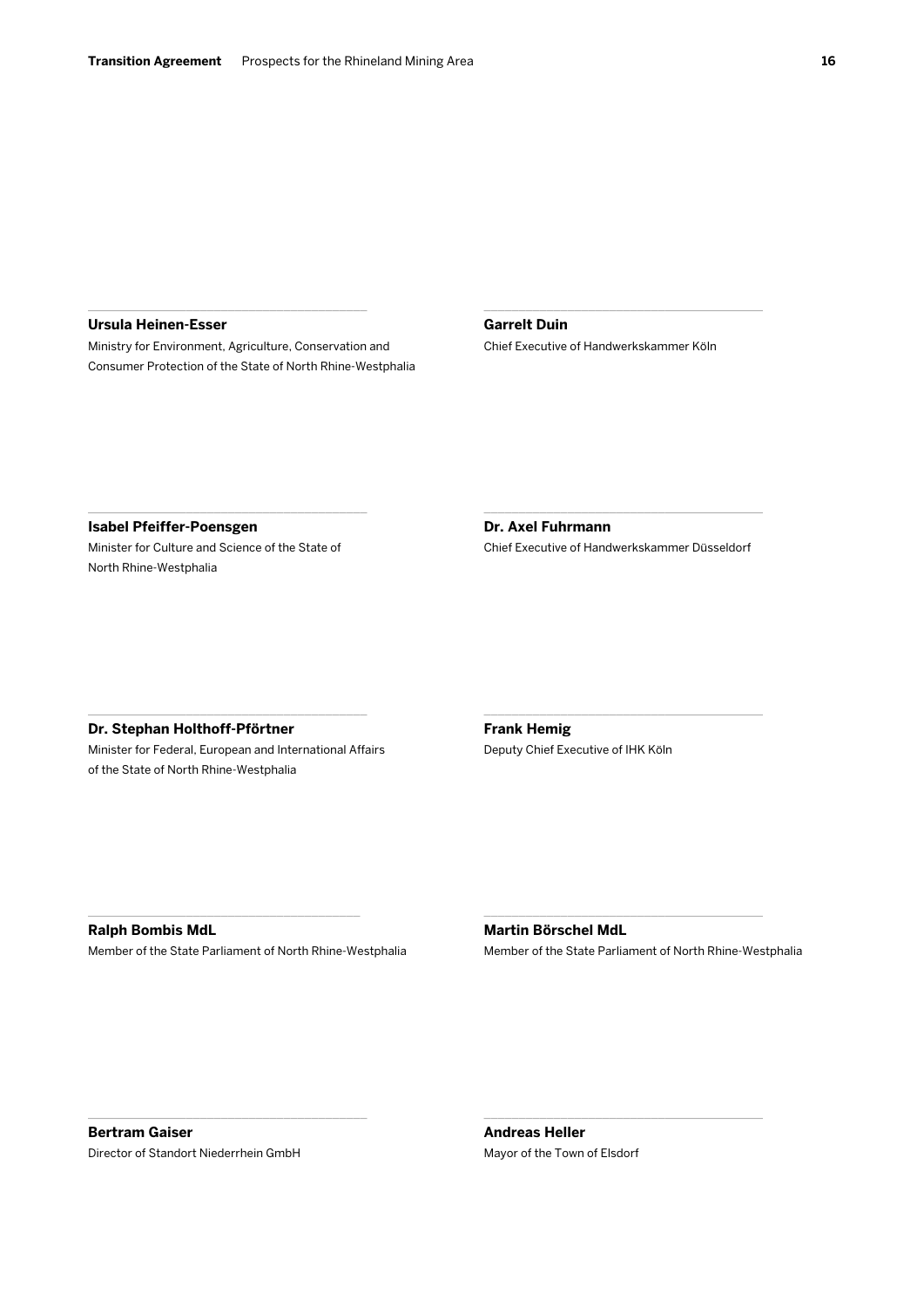## \_\_\_\_\_\_\_\_\_\_\_\_\_\_\_\_\_\_\_\_\_\_\_\_\_\_\_\_\_\_\_\_\_\_\_\_\_\_\_\_ **Dr. Edmund Heller**

Permanent Secretary at the Ministry for Labour, Health and Social Affairs of the State of North Rhine-Westphalia

#### **Dr. Jan Heinisch**

Permanent Secretary at the Ministry for Regional Identity, Communities and Local Government, Building and Gender Equality of the State of North Rhine-Westphalia

\_\_\_\_\_\_\_\_\_\_\_\_\_\_\_\_\_\_\_\_\_\_\_\_\_\_\_\_\_\_\_\_\_\_\_\_\_\_\_\_

**Thomas Hissel** First Deputy Mayor of the Town of Düren

 $\mathcal{L}_\mathcal{L}$  and the set of the set of the set of the set of the set of the set of the set of the set of the set of the set of the set of the set of the set of the set of the set of the set of the set of the set of the

\_\_\_\_\_\_\_\_\_\_\_\_\_\_\_\_\_\_\_\_\_\_\_\_\_\_\_\_\_\_\_\_\_\_\_\_\_\_\_\_

#### **Dr. Hanno Kehren**

Chairman of Region Aachen Zweckverband special-purpose association

 $\mathcal{L}_\text{max}$  and  $\mathcal{L}_\text{max}$  and  $\mathcal{L}_\text{max}$  and  $\mathcal{L}_\text{max}$ 

**Dr. Lars Kulik** Director of RWE Power AG

**Frank Löllgen** District Manager of IG BCE, North Rhine District

\_\_\_\_\_\_\_\_\_\_\_\_\_\_\_\_\_\_\_\_\_\_\_\_\_\_\_\_\_\_\_\_\_\_\_\_\_\_\_\_

\_\_\_\_\_\_\_\_\_\_\_\_\_\_\_\_\_\_\_\_\_\_\_\_\_\_\_\_\_\_\_\_\_\_\_\_\_\_\_\_

\_\_\_\_\_\_\_\_\_\_\_\_\_\_\_\_\_\_\_\_\_\_\_\_\_\_\_\_\_\_\_\_\_\_\_\_\_\_\_\_

# **Romina Plonsker MdL**

Member of the State Parliament of North Rhine-Westphalia

\_\_\_\_\_\_\_\_\_\_\_\_\_\_\_\_\_\_\_\_\_\_\_\_\_\_\_\_\_\_\_\_\_\_\_\_\_\_\_\_

# **Uwe Richrath**

Mayor of the City of Leverkusen Chairman of Region Köln/Bonn e.V.

#### **Dr. Hendrik Schulte**

Permanent Secretary at the Ministry of Transport of the State of North Rhine-Westphalia

\_\_\_\_\_\_\_\_\_\_\_\_\_\_\_\_\_\_\_\_\_\_\_\_\_\_\_\_\_\_\_\_\_\_\_\_\_\_\_\_

**Sascha Solbach** Mayor of the Town of Bedburg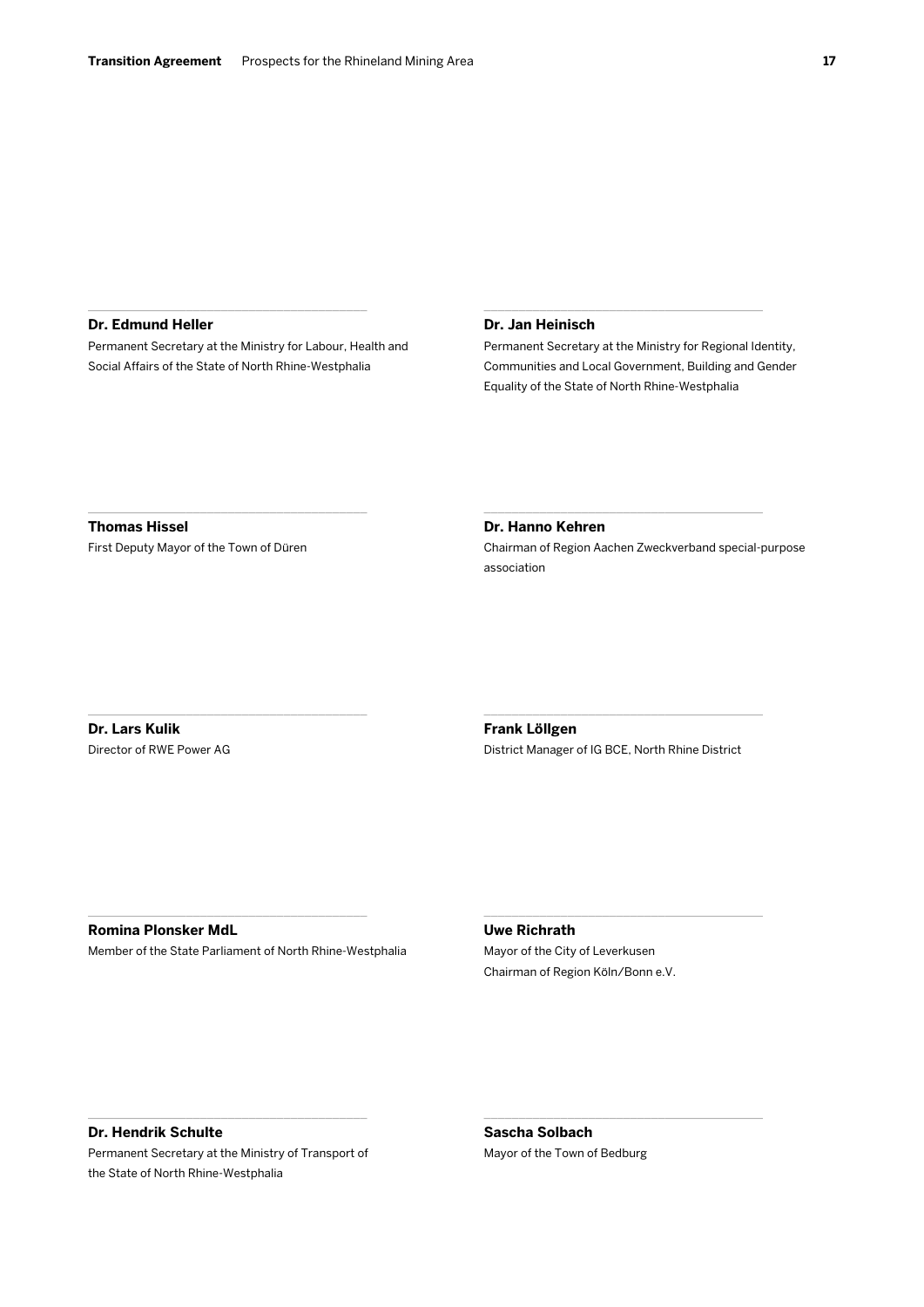**Anja Weber** Chairwoman of DGB NRW

\_\_\_\_\_\_\_\_\_\_\_\_\_\_\_\_\_\_\_\_\_\_\_\_\_\_\_\_\_\_\_\_\_\_\_\_\_\_\_\_

 $\mathcal{L}_\mathcal{L}$  and the set of the set of the set of the set of the set of the set of the set of the set of the set of the set of the set of the set of the set of the set of the set of the set of the set of the set of the

**Günter Weber** Member of Euskirchen District Council

\_\_\_\_\_\_\_\_\_\_\_\_\_\_\_\_\_\_\_\_\_\_\_\_\_\_\_\_\_\_\_\_\_\_\_\_\_\_\_\_

 $\mathcal{L}_\text{max}$  and  $\mathcal{L}_\text{max}$  and  $\mathcal{L}_\text{max}$  and  $\mathcal{L}_\text{max}$ 

\_\_\_\_\_\_\_\_\_\_\_\_\_\_\_\_\_\_\_\_\_\_\_\_\_\_\_\_\_\_\_\_\_\_\_\_\_\_\_\_

**Pierre Froesch** Mayor of the Town of Baesweiler **Rolf Hamacher** Member of Düren District Council

**Michael Hildemann** Member of Mönchengladbach City Council

\_\_\_\_\_\_\_\_\_\_\_\_\_\_\_\_\_\_\_\_\_\_\_\_\_\_\_\_\_\_\_\_\_\_\_\_\_\_\_\_

\_\_\_\_\_\_\_\_\_\_\_\_\_\_\_\_\_\_\_\_\_\_\_\_\_\_\_\_\_\_\_\_\_\_\_\_\_\_\_\_

**Franz-Michael Jansen** Member of Heinsberg District Council

**Bernd Kolvenbach** Member of Euskirchen District Council **Addy Muckes** Member of Rhein-Erft-Kreis District Council

\_\_\_\_\_\_\_\_\_\_\_\_\_\_\_\_\_\_\_\_\_\_\_\_\_\_\_\_\_\_\_\_\_\_\_\_\_\_\_\_

# **Dr. Patricia Peill MdL**

Member of the State Parliament of North Rhine-Westphalia Member of Düren District Council

\_\_\_\_\_\_\_\_\_\_\_\_\_\_\_\_\_\_\_\_\_\_\_\_\_\_\_\_\_\_\_\_\_\_\_\_\_\_\_\_

# **Dr. Werner Pfeil MdL**

Member of the State Parliament of North Rhine-Westphalia Member of Region Aachen Zweckverband special-purpose association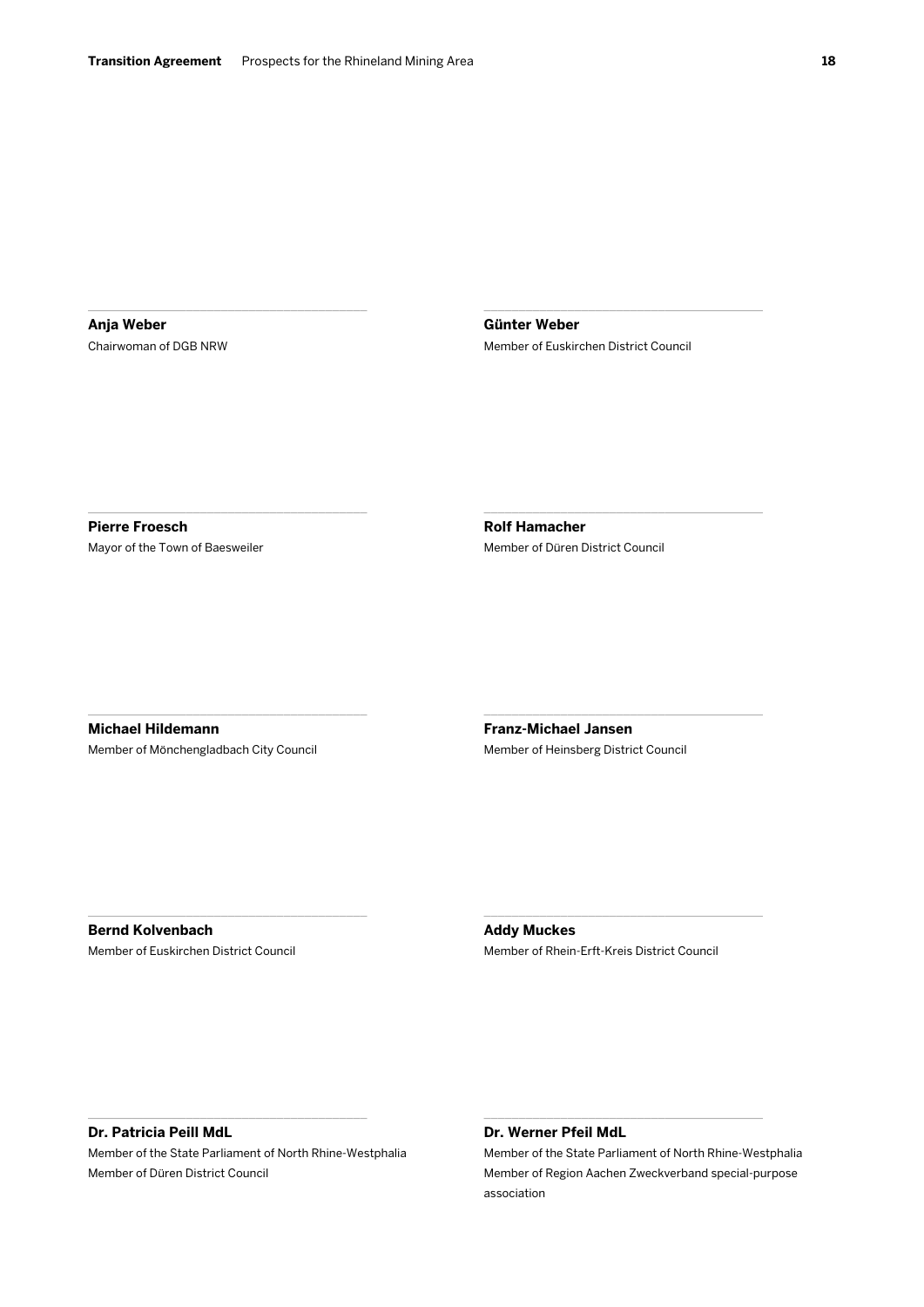**Dr. Hans-Peter Schlegelmilch** Member of Mönchengladbach City Council

\_\_\_\_\_\_\_\_\_\_\_\_\_\_\_\_\_\_\_\_\_\_\_\_\_\_\_\_\_\_\_\_\_\_\_\_\_\_\_\_

 $\mathcal{L}_\mathcal{L}$  and the set of the set of the set of the set of the set of the set of the set of the set of the set of the set of the set of the set of the set of the set of the set of the set of the set of the set of the

**Alfred Sonders** Mayor of the Town of Alsdorf

**Norbert Spinrath** Member of Heinsberg District Council **Rainer Thiel** Member of Rhein-Kreis Neuss District Council

 $\mathcal{L}_\text{max}$  and  $\mathcal{L}_\text{max}$  and  $\mathcal{L}_\text{max}$  and  $\mathcal{L}_\text{max}$ 

\_\_\_\_\_\_\_\_\_\_\_\_\_\_\_\_\_\_\_\_\_\_\_\_\_\_\_\_\_\_\_\_\_\_\_\_\_\_\_\_

**Dierk Timm**

Member of Rhein-Erft-Kreis District Council

\_\_\_\_\_\_\_\_\_\_\_\_\_\_\_\_\_\_\_\_\_\_\_\_\_\_\_\_\_\_\_\_\_\_\_\_\_\_\_\_

# **Prof. Dr. Christiane Vaeßen** Director of Region Aachen Zweckverband special-purpose

\_\_\_\_\_\_\_\_\_\_\_\_\_\_\_\_\_\_\_\_\_\_\_\_\_\_\_\_\_\_\_\_\_\_\_\_\_\_\_

association

**Johann-Andreas Werhahn**

Member of Rhein-Kreis Neuss District Council

\_\_\_\_\_\_\_\_\_\_\_\_\_\_\_\_\_\_\_\_\_\_\_\_\_\_\_\_\_\_\_\_\_\_\_\_\_\_\_\_

## **Gisela Walsken**

President of the Cologne administrative district Deputy Chairwoman of the Supervisory Board of Zukunftsagentur Rheinisches Revier

\_\_\_\_\_\_\_\_\_\_\_\_\_\_\_\_\_\_\_\_\_\_\_\_\_\_\_\_\_\_\_\_\_\_\_\_\_\_\_\_

# **Christoph Dammermann**

Permanent secretary at the Ministry for Economic Affairs, Innovation, Digitalisation and Energy of the State of North Rhine-Westphalia, Chairman of the Supervisory Board of Zukunftsagentur Rheinisches Revier